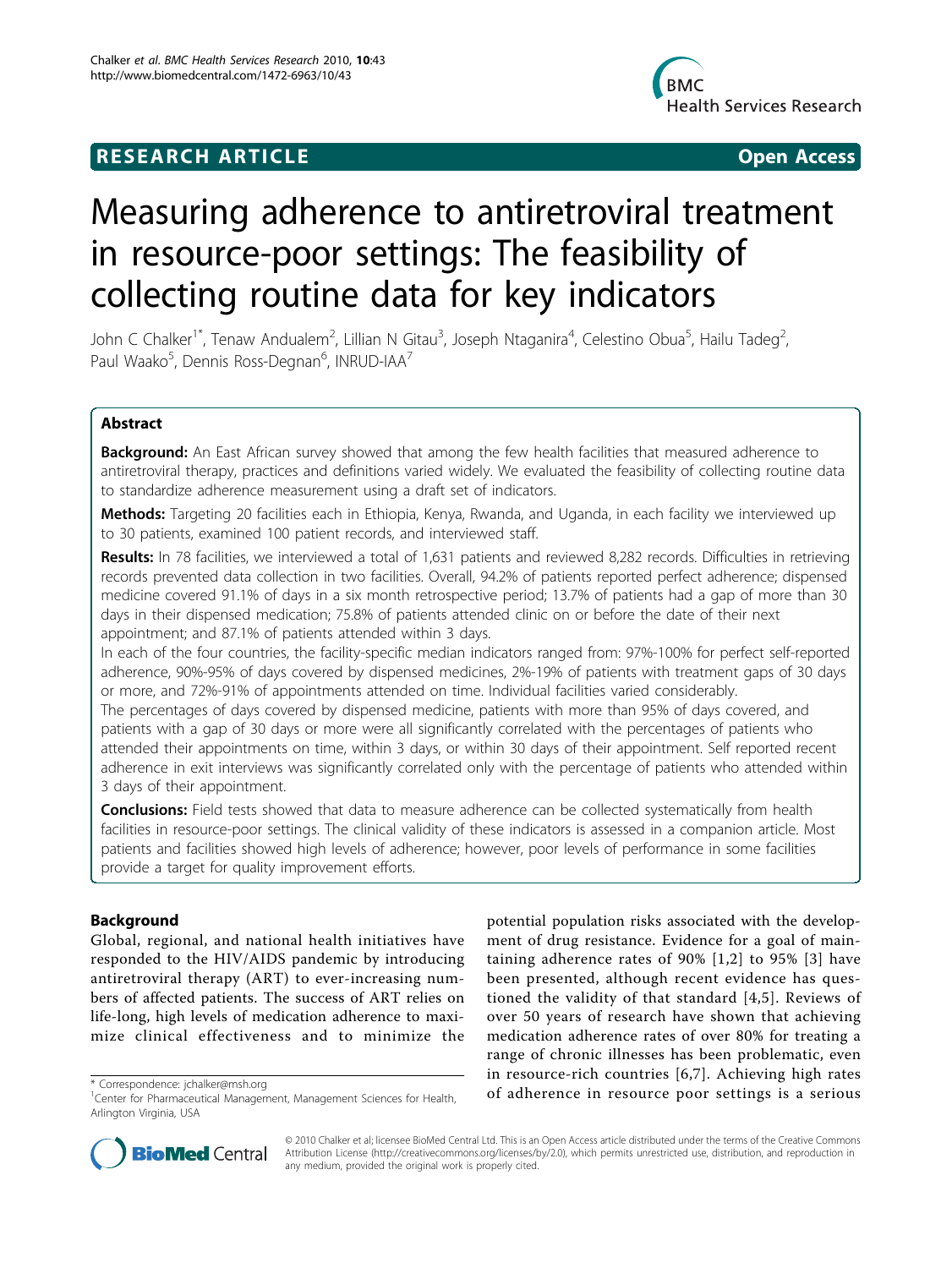challenge and performance needs to be closely monitored.

The ability to measure treatment adherence accurately is critical to identifying adherence problems and improving adherence practices. Common methods for measuring adherence to antiretroviral (ARV) medications involve using patient self-reports [[8-10\]](#page-10-0); pill counts  $[11,12]$  $[11,12]$ ; pharmacy dispensing data  $[7,13-15]$  $[7,13-15]$  $[7,13-15]$  $[7,13-15]$  $[7,13-15]$  $[7,13-15]$  and, primarily in research settings, electronic medication monitors [[16-19](#page-10-0)]. Each method has strengths and limitations, but individually, each method fails to capture important dimensions of ARV treatment adherence [[12,20](#page-10-0)-[22\]](#page-10-0). All methods produce measurements associated with clinical outcomes in research settings; however, to our knowledge, none of the approaches to measuring adherence have been tested for feasibility and validity using routine data from the array of current treatment program settings in Africa.

Countries and global donors have agreed on the importance of supporting and monitoring adherence among patients on antiretroviral therapy [[23](#page-10-0)], although they have been unable to reach consensus on optimal strategies for measuring or improving adherence at the patient or system level [[23,24\]](#page-10-0). The assessment reported here was designed to investigate the feasibility of using routine data collected in a systematic way in a wide variety of facilities to construct standardized indicators that reflect the performance of facilities in maintaining their patients on therapy. In a companion article, the validity of these indicators is tested and reported [\[25](#page-10-0)].

In 2006, the International Network for the Rational Use of Drugs Initiative on Adherence to Antiretrovirals (INRUD-IAA), in collaboration with the national AIDS control programs from Ethiopia, Kenya, Rwanda, Tanzania, and Uganda, carried out a survey that assessed how existing ART programs and health care facilities tracked patient adherence and treatment defaulting [[26](#page-10-0)]. ART programs had started in Uganda as early as 1991, in Rwanda 1999, Kenya 2001, Ethiopia 2003 and Tanzania 2004. However, the survey showed that many programs and facilities had no processes in place to measure treatment adherence or defaulting at either the patient or program level, and among those facilities that did conduct measurements, definitions and data collection practices varied widely, although they routinely collected useful data [[26](#page-10-0)] .

Using these survey results along with measurement approaches described in the adherence literature [[11,12](#page-10-0)], INRUD-IAA collaborators defined a draft set of core indicators for monitoring adherence and attendance that could be calculated from data routinely available in ARV treatment clinics and developed standardized methods to collect data and calculate indicators.

The draft adherence indicators and their data sources include:

• Self-reported, short-term adherence: Percentage of patients that report perfect adherence and the average percentage of doses of ARV medicine they report having missed during the previous three days, using data from interviews with patients exiting from a clinic and from self-reported adherence data recorded in clinical records.

• Dispensing-based long-term adherence: Percentage of days covered by ARV medicines dispensed over the last six months or a year and percentage of a cohort of patients who had a gap of at least 30 days between dispensing, assessed from pharmacy dispensing records.

• Consistency of visit attendance: Percentage of patients attending appointments on or before the scheduled day and percentage attending within three days after scheduled appointments, taken from clinic appointment logs.

• Pill count-based medium-term adherence: Average percentage of days patients took ARVs as expected based on pill counts as noted in clinic or pharmacy records.

## Methods

## Overall Study Design

We conducted field studies in Ethiopia, Kenya, Rwanda, and Uganda between October 2006 and June 2007 to evaluate the feasibility and the reliability of collecting data from patient interviews and medical and pharmacy records to apply to a set of draft adherence indicators for assessing adherence to ART in resource-limited settings.

#### Facility Sample

In each country, the sample included 20 health facilities offering different levels of care. Eligible HIV/AIDS treatment facilities were required to have had at least 100 patients receiving ARVs a year before the study. We first stratified all such facilities in each country by region, and then chose study facilities randomly, excluding facilities that were too difficult to reach or that were the focus of other adherence-related initiatives.

#### Data Collection

Trained data collectors interviewed patients exiting the facility, examined a randomly selected sample of patient records, and interviewed facility staff. Each data collection team included one team leader and three or four data collectors. Data collectors were practicing pharmacists or physicians or senior-level students. The process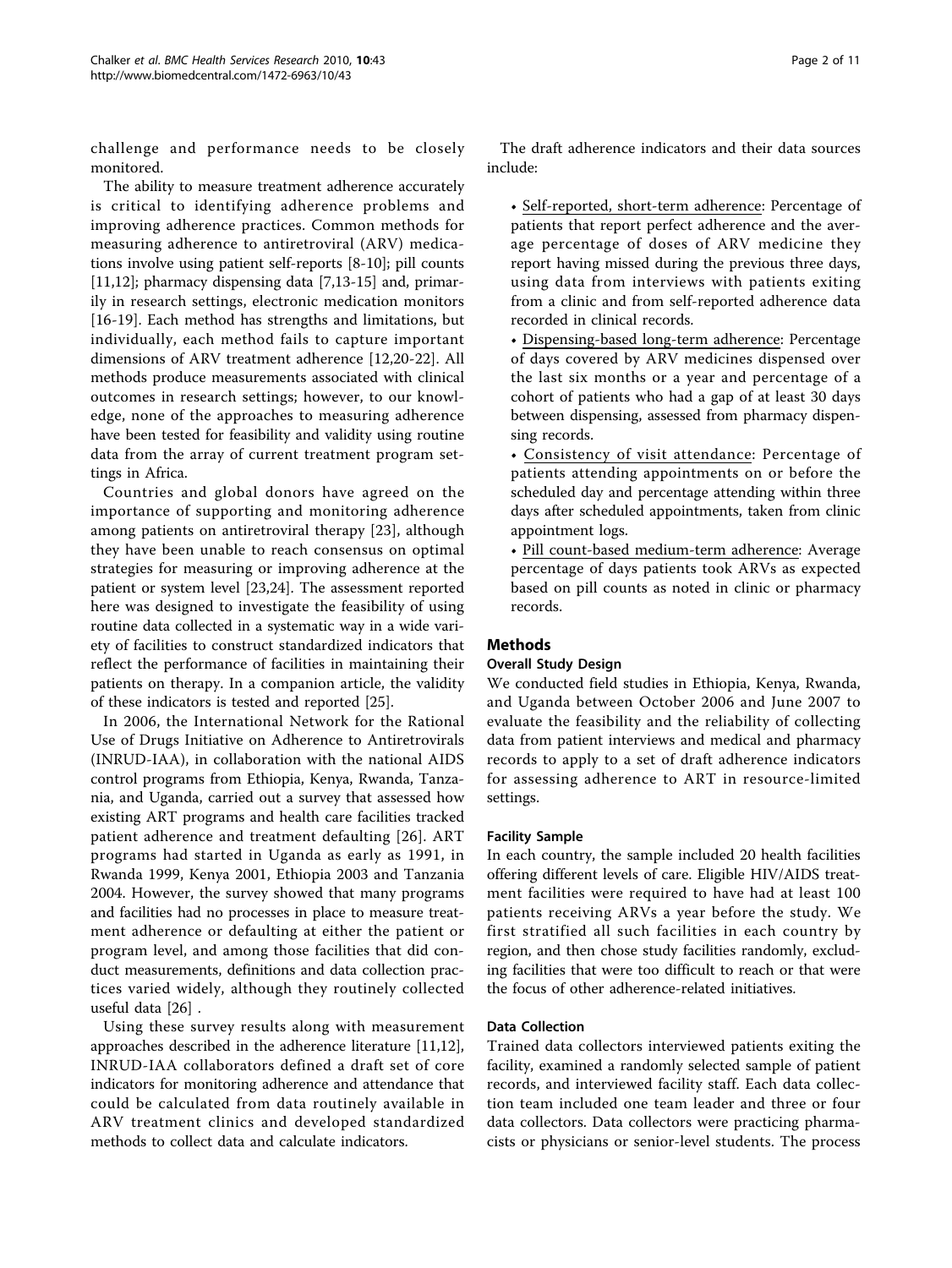was designed so that one team could spend one day collecting the data in each facility.

## Patient exit interviews

We sought to interview a purposive sample of 30 patients on ARVs as they exited from each facility following their clinic visits on the day of data collection. Data collectors first asked patients for consent and then asked them a standard question about treatment adherence over the previous three days. They also collected information on factors potentially affecting adherence, such as the time spent getting to clinic, time spent waiting in the clinic, and whether patients knew how to take their medicines correctly.

#### Retrospective sample of patient records

In each facility in Kenya and Rwanda, data collectors examined 100 randomly chosen pharmacy records from patients who had attended the clinic 13 months (Kenya) or 7 months (Rwanda) before the survey, and abstracted days of medicine each patient had been dispensed over the succeeding 12 or 6 months, respectively. In a second sample of 100 records of patients who attended the clinic 4 months prior to the day of data collection, dates of their next clinic appointment were abstracted. Data collectors abstracted pill count and self-reported adherence data from all records where available. Following a review of the experience in the first two surveys, data collectors in Uganda and Ethiopia abstracted records of a single cohort of 100 randomly selected patients in each facility who had attended the clinic 7 months before.

Additional information extracted from clinic records included demographic (age, gender) and clinical data (World Health Organization [WHO] stage at initiation, length of time on ARV therapy, and CD4 and viral load test dates and results, where available).

#### Data Analysis

We entered all data into formatted Microsoft® Office Excel 2003 spreadsheets and calculated the percentages and means for each indicator for all patients and for each facility, as appropriate. For each country, for each facility, we calculated the summary statistics for all patients sampled. Within country we took the median facility indicator values, as well as the maximum,  $75<sup>th</sup>$ percentile,  $25<sup>th</sup>$  percentile, and minimum. Using facility median values helped prevent skewing the summary results with outlying values, since our dual purpose was to identify individual problem facilities and to assess overall performance across facilities. For the dispensingbased indicators, we examined results for the entire sample, including patients who were lost to follow up during the observation period. The data were then entered into the Statistical Analysis System (SAS)<sup>®</sup> 9.1.3 and we calculated Pearson correlation coefficients between all facility-level summary indicators.

When the four pilot surveys were completed, we revised the methodology based on the overall quality of the data that facilities routinely maintain in medical and pharmacy records, the difficulty of collecting the data, the observed results, correlations among the facilitylevel summary indicators, and utility of the resulting information. We simplified the methodology to focus on five core adherence and attendance indicators. These five indicators were validated in a later study by comparing them to changes in clinical outcomes observed in patients newly initiating treatment; the results are reported in a companion paper [\[25](#page-10-0)].

#### Ethics committee approval

In three of the countries the national AIDS control program gave permission to conduct the surveys and collaborated in the study as part of their quality improvement processes. In Ethiopia this approval was given by the Drug Administration and Control Authority (DACA). All patients interviewed gave verbal consent and were free to stop the interview at any time. Patient and staff interviews were conducted privately and all results were reported anonymously.

## Results

#### Characteristics of Health Facilities and Patients

Characteristics of the facilities included in the sample can be seen in Table [1.](#page-3-0) Overall, we collected data from medical and pharmacy records in 78 of 80 targeted health facilities. A number of facilities did not have the target number of 30 patients attending on the day of data collection, so we interviewed a median of 21 per facility. In Ethiopia and Uganda, the median number of records examined was 100. With two samples of records in Kenya and Rwanda, the median numbers of recent (4 months before data collection) and long-term (7 or 13 months before data collection) patient records examined were 70 and 59 respectively.

## Problems in data collection

Although most data were available in the sample facilities, challenges in collecting data are outlined below.

## Patient exit interviews

Interviewers targeted patients on ARVs except those starting ARVs on the day of the survey. In all cases the interviews were voluntary and very few patients refused. However, in some facilities, few patients attended on the day of the survey.

#### Sampling patient records

Sample patient records were usually identified by linking data from the attendance register for patients on ART in a given prior month with clinical and pharmacy records. In some cases, the attendance register did not distinguish between those on ART and those not on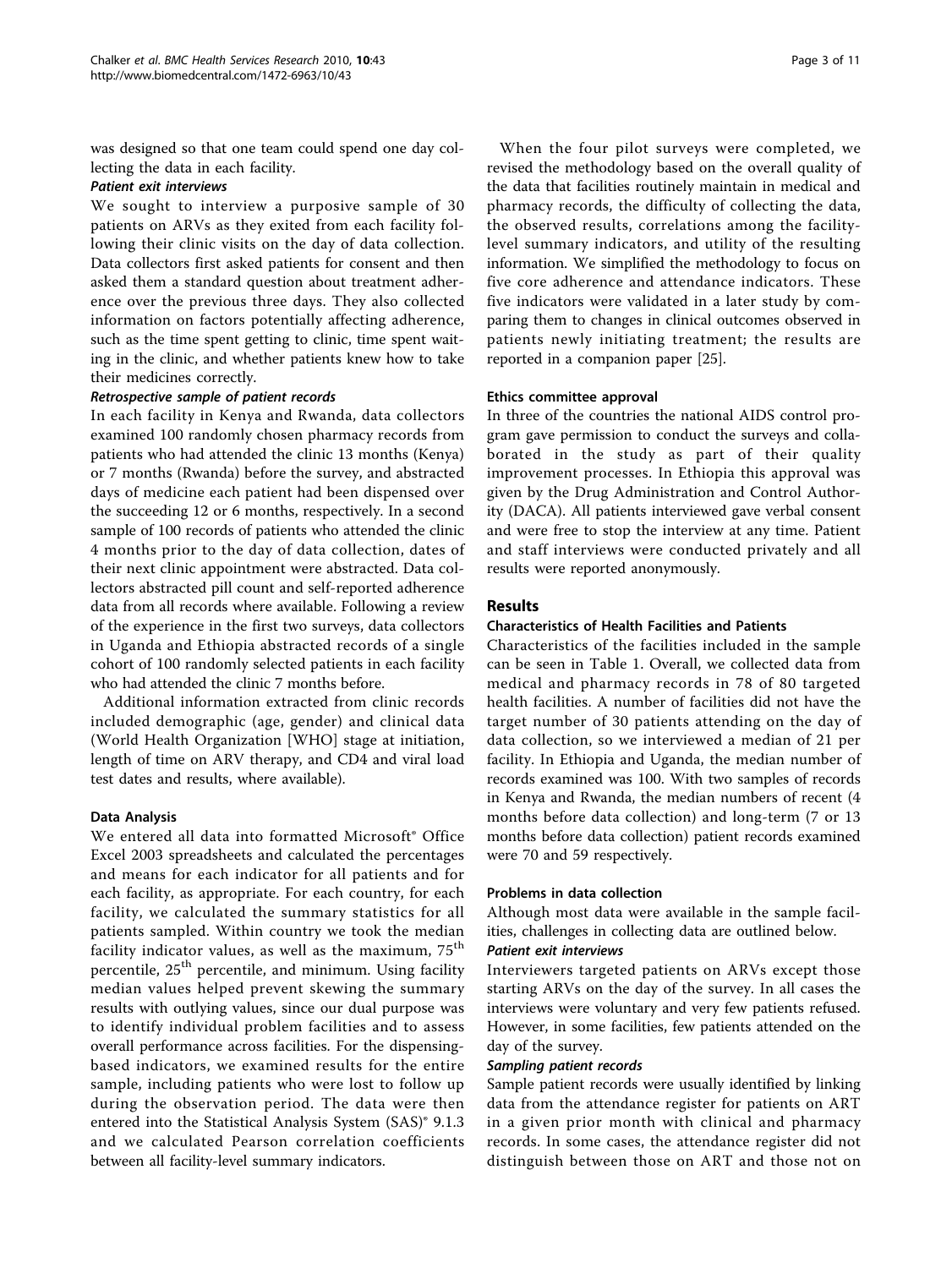|                                                              | Kenya          | Rwanda         | Uganda                  | Ethiopia       | <b>TOTAL</b>             |
|--------------------------------------------------------------|----------------|----------------|-------------------------|----------------|--------------------------|
| <b>Facility Characteristics</b>                              |                |                |                         |                |                          |
| # facilities                                                 | 20 $(19)$ *    | 20 (18,17)**   | 19                      | 20             | 79                       |
| Teaching/Referral Hospital                                   | 7              | 2              | 5                       | 11             | 25                       |
| District Hospital                                            | 6              | 14             | $\overline{7}$          | $\mathsf{Q}$   | 36                       |
| Faith-based Hospital                                         | 5              | $\circ$        | 3                       | $\mathbf{0}$   | 8                        |
| Health Center/Clinic                                         | $\mathbf{1}$   | $\overline{4}$ | $\overline{2}$          | $\Omega$       | $\overline{7}$           |
| Other Hospital                                               | $\mathbf{1}$   | $\mathbf{0}$   | $\overline{2}$          | $\Omega$       | 3                        |
|                                                              |                |                | Median of facility mean |                |                          |
| # of patients/week<br>(facility minimum - maximum)           | 230 (48-1,525) | 150 (30-750)   | 120 (31-2,045)          | 205 (40-750)   | 176 (30-2,045)           |
| # of patients/hour/clinician<br>(facility minimum - maximum) | $2.2$ (0.6-20) | $1.9(0.4-7.5)$ | $2.0(0.3-8.3)$          | $2.0(0.4-4.4)$ | $2.0(0.3-20)$            |
| <b>Patient Exit Interviews</b>                               |                |                |                         |                |                          |
| # interviews                                                 | 373            | 285            | 408                     | 565            | 1,631                    |
| Age (years)                                                  | 37.1           | 36.2           | 38.7                    | 33.3           | 36.3                     |
| Percent female<br>(facility minimum - maximum)               | 68 (38-77)     | 62 (47-73)     | 68 (46-74)              | 55 (14-70)     | 63<br>$(14-77)$          |
| Months on treatment<br>(facility minimum - maximum)          | 11<br>$(5-34)$ | 13<br>$(8-27)$ | 15<br>$(5-27)$          | 13<br>$(7-20)$ | 13<br>$(5-34)$           |
| <b>Record Reviews</b>                                        |                |                |                         |                |                          |
| Total # of records examined                                  | 1998           | $2609***$      | 1693                    | 1982           | 8282                     |
| # records 13 months post ART initiation                      | 930            | 1255           |                         | $\equiv$       | $\overline{\phantom{0}}$ |
| # records 4 months post ART initiation                       | 1060           | 1354           |                         | ÷.             | ÷,                       |
| Age (years)<br>(facility minimum - maximum)                  | 37 (8-43)      | 37 (34-40)     | 37 (35-41)              | 33 (31-38)     | 36 (8-43)                |
| Percent female<br>(facility minimum - maximum)               | 68 (38-77)     | 62 (47-73)     | 68 (46-74)              | 55 (14-70)     | 63 (14-77)               |
| Months on treatment<br>(facility minimum - maximum)          | $10(3-14)$     | 13 (8-22)      | $10(4-17)$              | $6(2-8)$       | $10(2-22)$               |
| % Patients with WHO Stage 3 or 4 at ART initiation           |                |                | 79                      | 83             | 81                       |

#### <span id="page-3-0"></span>Table 1 Characteristics of health facilities and patients included in the sample

\* 20 facilities for pharmacy records, 19 for attendance and exit interviews

\*\* 20 facilities for attendance, 18 for exit interviews, and 17 for dispensing records

\*\*\* 1255 records counted for attendance and 1279 counted for dispensing, 1154 for gap of 30 days or more in dispensing

–data not collected

ART, so the sample of current patients was selected in the most feasible manner from the ART Initiation Register, from sequentially numbered clinic or pharmacy records, or from a list of all patients currently in treatment.

## Days of medicine dispensed

In most cases, it was feasible to determine the number of days of medicines dispensed over the previous six months. However, in four facilities there were no dispensing records and the facility did not regularly prescribe the same number of days of medicine, so this indicator was not possible to measure.

#### Self-Reported Adherence in Exit Interviews

Ninety four percent of all patients reported perfect adherence. When analyzed by country, the percentage varied from 91% in Rwanda to 96% in Kenya and Ethiopia (Table [2\)](#page-4-0), and when analyzed by facility, the median facility-specific percentage of patients with 100% selfreported adherence in the previous three days was 100% in Rwanda and 96.7% in the other three countries. However, there were facilities in which the percentage of patients with self-reported perfect adherence was as low as 60%. The overall mean percentage of doses patients reported taking across facilities was 99.4% or above; however, the facility mean was as low as 85%. (Figure [1](#page-4-0) and Table [3\)](#page-5-0).

## Dispensing-Based Adherence Measures from Patient Records

Analyses of retrospective dispensing records for 5,890 patients under treatment showed that the percentage of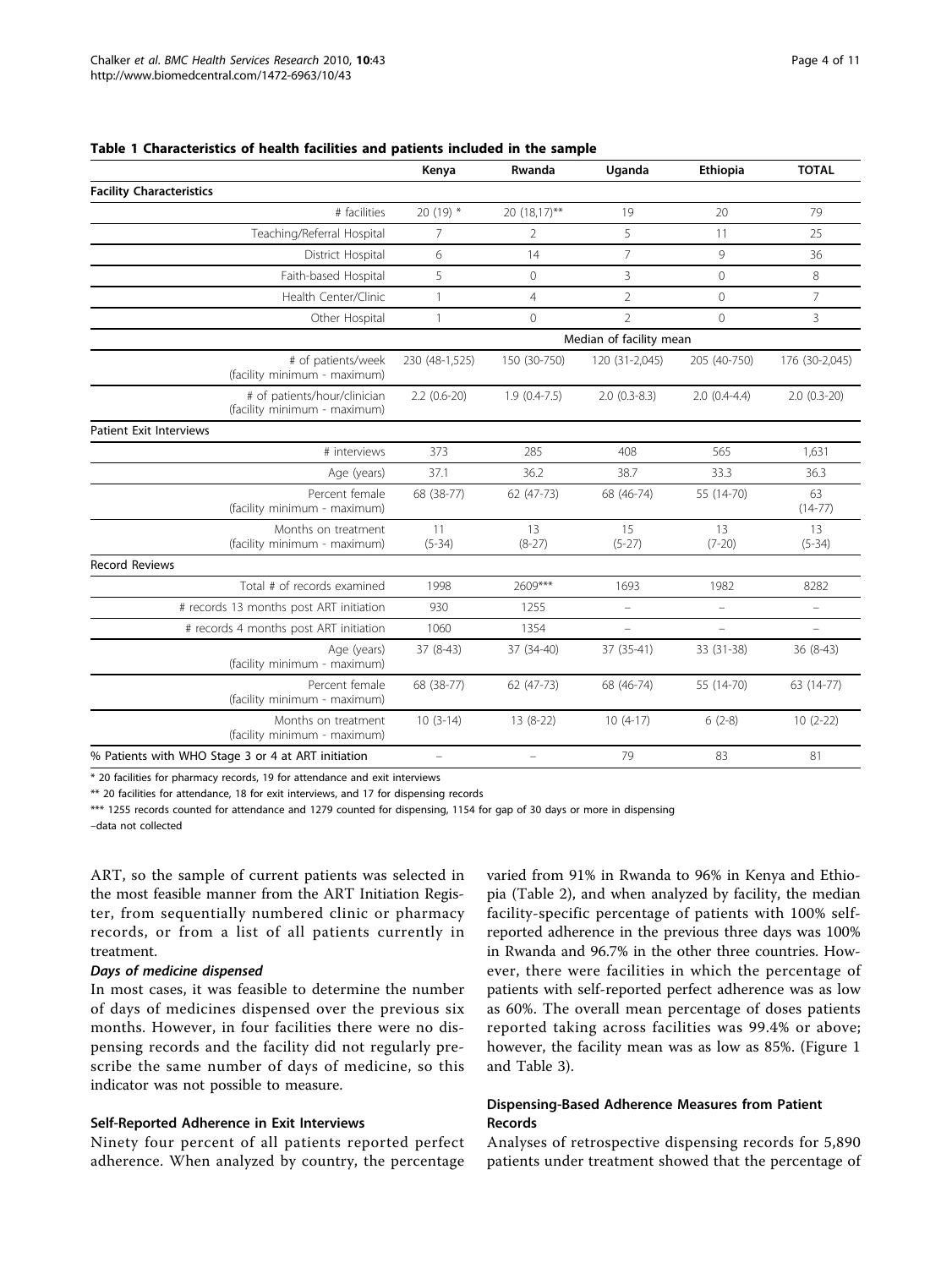|                                                             | Kenya          | Rwanda     | Uganda    | <b>Ethiopia</b> | <b>TOTAL</b> |
|-------------------------------------------------------------|----------------|------------|-----------|-----------------|--------------|
| # patients interviewed                                      | 373            | 285        | 408       | 565             | 1631         |
| % with self reported full adherence $(+/- 1.96*SE)$         | 96.0(2.0)      | 90.9(3.3)  | 92.2(2.6) | 96.3(1.6)       | 94.2(1.1)    |
| # records counted for dispensed medicine                    | 936            | 1279       | 1693      | 1982            | 5890         |
| Percentage of days covered (+/- 1.96*SE)                    | 81.6(1.7)      | 95.1(0.5)  | 81.8(0.7) | 93.0(0.6)       | 91.1(0.4)    |
| # records counted for gap in medicine                       | 936            | 1154       | 1693      | 1982            | 5765         |
| % patients with gap of 30 days or more $(+/- 1.96*SE)$      | 25.1(2.8)      | 4.0(1.1)   | 18.1(1.8) | 10.2(1.3)       | 13.7(0.9)    |
| # records checked for attending next appointment            | 1998           | 2609       | 1693      | 1982            | 8282         |
| % attended on or before next appointment<br>$(+/- 1.96*SE)$ | 78.3 (1.8)     | 78.4 (1.6) | 71.7(2.2) | 73.5 (1.9)      | 75.8 (0.9)   |
| % attended within 3 days of appointment (+/- 1.96*SE)       |                | 93.4 (1.0) | 76.3(2.0) | 87.9(0.1)       | 87.1(0.7)    |
| % attended within 30 days of appointment<br>$(+/- 1.96*SE)$ | 96.3 $(0.8)$ * | 97.8 (0.6) | 86.7(1.6) | 94.6 (1.0)      | 94.4 (0.5)   |

## <span id="page-4-0"></span>Table 2 Patient indicators of adherence and clinic attendance across health facilities in four countries based on exit interviews and record review

– Data not collected

\* Within 60 days of appointment



days covered by dispensed medicines for the previous 6 months was high at 91% (95% confidence intervals (CI): 91% to 92%) with 13.7% (CI: 13%-15%) of patients having a gap of 30 days or more in dispensed medicine (Table 2).

The median facility in each country achieved a rate of days covered by dispensed medicine of 90% or above, with 2%-19% of patients experiencing a gap of 30 days or more in their medication coverage. However, the

mean coverage in some individual facilities was less than 80% with as many as 42% of patients experiencing a gap of 30 days or more (Figure [2](#page-5-0) and Table [3\)](#page-5-0).

The recommended target threshold for adherence in many programs is 95%. Although the average percentage of days covered by medicine dispensed was high, fewer health facilities were able to maintain patients at this target level over the 6, or 12 month study periods.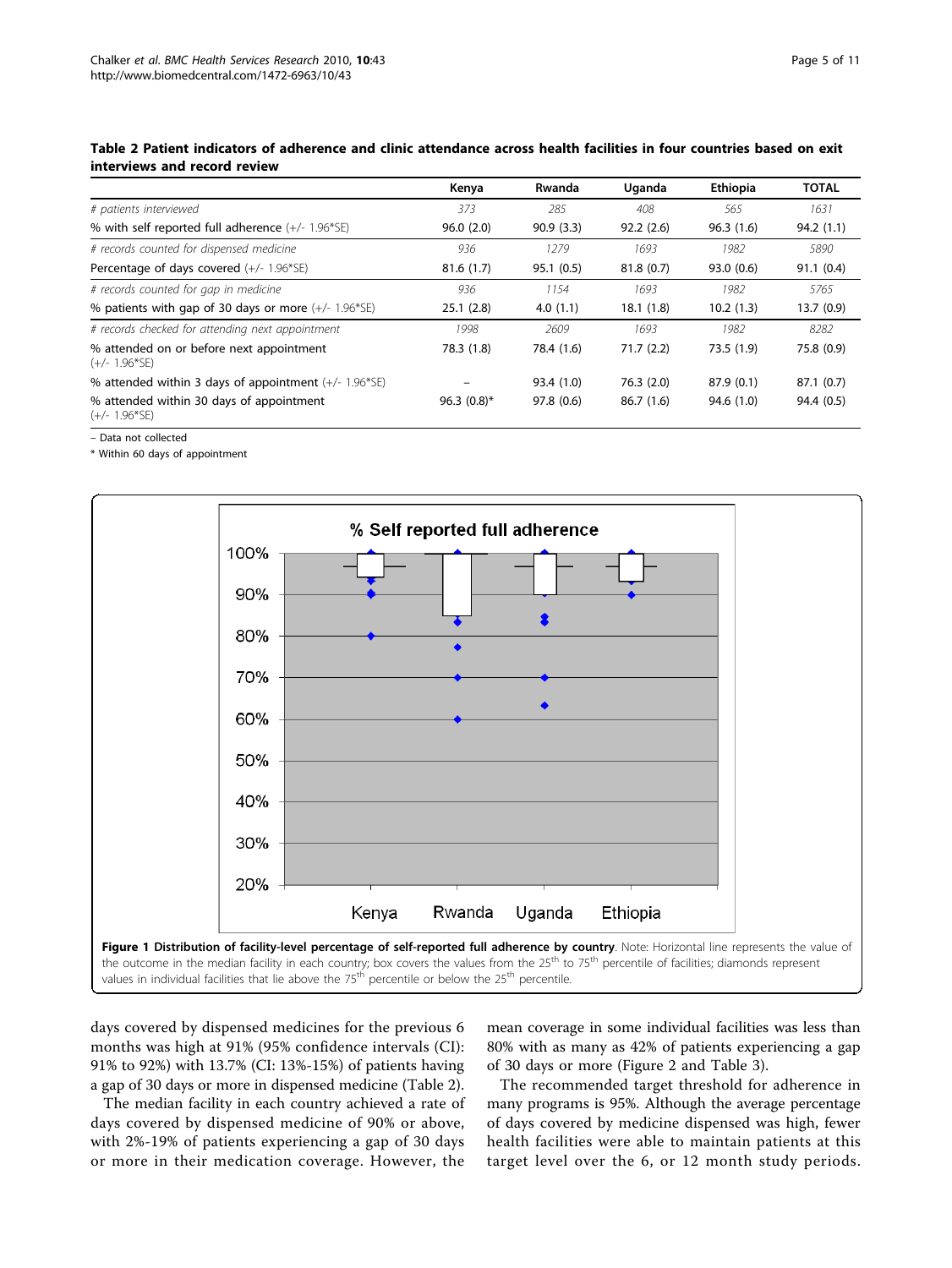|                                                        | <b>Median facility percentages</b><br>(minimum, 25 <sup>th</sup> percentile, 75 <sup>th</sup> percentile, maximum value) |                         |                         |                        |  |  |  |
|--------------------------------------------------------|--------------------------------------------------------------------------------------------------------------------------|-------------------------|-------------------------|------------------------|--|--|--|
| <b>Indicator and Data Source</b>                       | Kenya                                                                                                                    | Rwanda                  | Uganda                  | Ethiopia               |  |  |  |
| Self-report from exit interview                        | (19 facilities/373                                                                                                       | (18 facilities/285)     | (19 facilities/408      | (20 facilities/565     |  |  |  |
|                                                        | <i>patients</i> )                                                                                                        | <i>patients</i> )       | patients)               | patients)              |  |  |  |
| Perfect self-reported adherence in last 3 days         | 96.7                                                                                                                     | 100                     | 96.7                    | 96.7                   |  |  |  |
|                                                        | (80, 95, 100, 100)                                                                                                       | (60, 84, 100, 100)      | (63, 91, 100, 100)      | (90, 93, 100, 100)     |  |  |  |
| Mean self-reported adherence over past 3 days          | 99.4                                                                                                                     | 100                     | 99.4                    | 99.6                   |  |  |  |
|                                                        | (89.98.100.100)                                                                                                          | (88.95.100.100)         | (85.98.100.100)         | (96, 99, 100, 100)     |  |  |  |
| Days covered by dispensed medicine from records        | (20 facilities/936                                                                                                       | (17 facilities/1279     | (19 facilities/1693     | (20 facilities/1982    |  |  |  |
|                                                        | records)                                                                                                                 | records)                | records)                | records)               |  |  |  |
| Mean % of days covered by medicine dispensed           | 90                                                                                                                       | 95                      | 91                      | 93                     |  |  |  |
|                                                        | (25, 82, 95, 100)                                                                                                        | (88, 93, 97, 99)        | (76, 86, 92, 97)        | (82, 92, 95, 99)       |  |  |  |
| % of patients with $\geq$ 95% days covered by medicine | 63                                                                                                                       | 80                      | 52                      | 76                     |  |  |  |
| dispensed                                              | (12, 58, 79, 100)                                                                                                        | (54, 63, 87, 99)        | (20, 46, 69, 81)        | (55,69,82,94)          |  |  |  |
| % of patients with $\geq$ 30 days gap in medicines     | 15                                                                                                                       | 2                       | 19                      | 9                      |  |  |  |
| dispensed                                              | (0,7,30,41)                                                                                                              | (0, 1, 6, 12)           | (0, 12, 24, 42)         | (0,5,13,33)            |  |  |  |
| Patient attendance at clinic from records              | (19 facilities/1060                                                                                                      | (20 facilities/1354     | (19 facilities/1690     | (20 facilities/1982    |  |  |  |
|                                                        | records)                                                                                                                 | records)                | records)                | records)               |  |  |  |
| On or before day of appointment                        | 84                                                                                                                       | 91                      | 79                      | 72                     |  |  |  |
|                                                        | (25, 77, 92, 100)                                                                                                        | (14, 79, 95, 98)        | (15,66,87,100)          | (58, 64, 79, 99)       |  |  |  |
| Within three days of appointment                       |                                                                                                                          | 96<br>(67, 93, 97, 100) | 80<br>(20, 75, 91, 100) | 87<br>(72, 84, 93, 99) |  |  |  |
| Within thirty days of appointment                      | $98*$                                                                                                                    | 99                      | 95                      | 99                     |  |  |  |
|                                                        | (52, 96, 100, 100)                                                                                                       | (96, 97, 100, 100)      | (29,88,97,100)          | (87, 94, 100, 100)     |  |  |  |

## <span id="page-5-0"></span>Table 3 Facility-level indicators of adherence and clinic attendance across health facilities in four countries based on exit interviews and record review

– Data not collected

\* Within 60 days of appointment

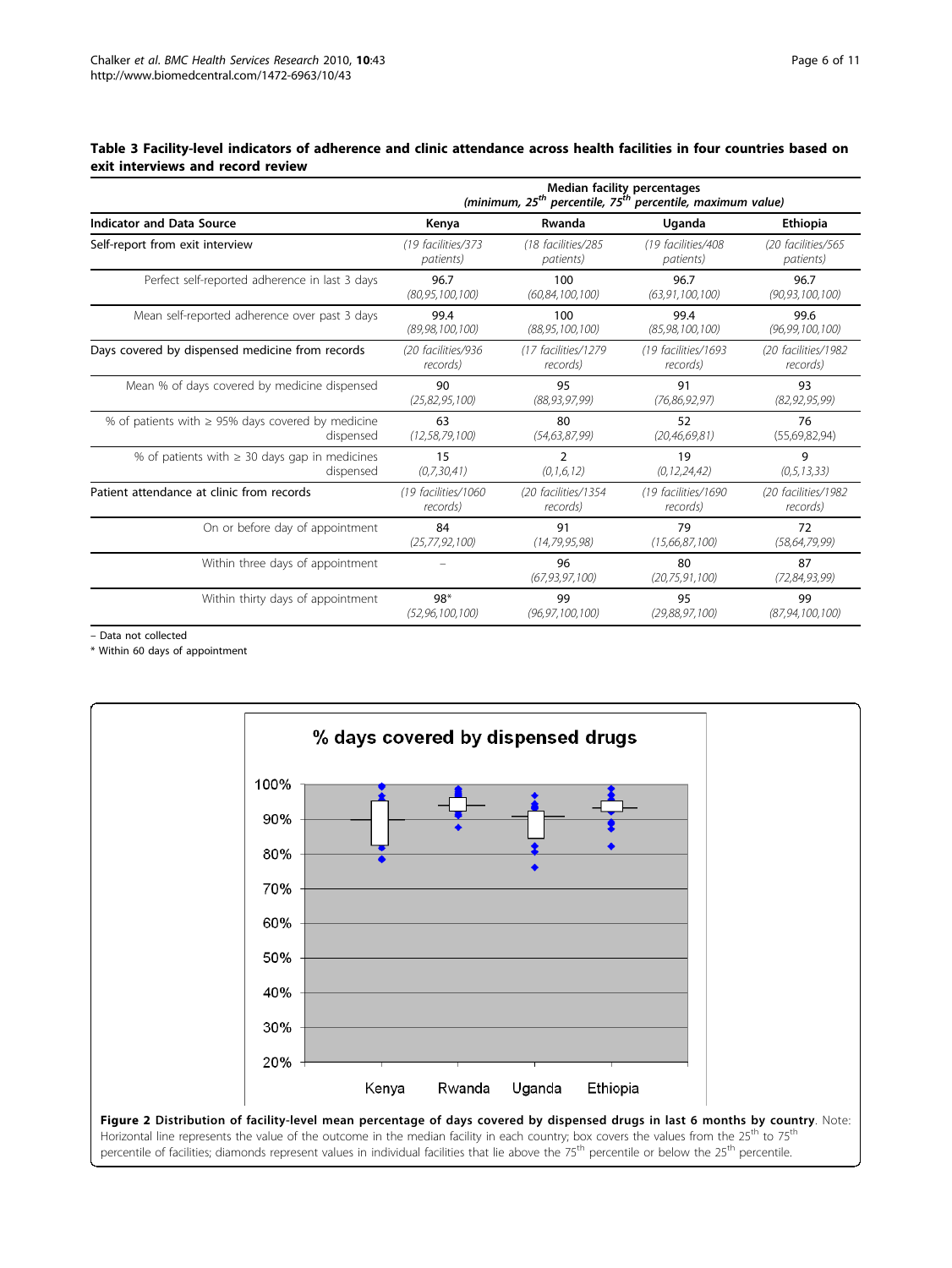Across the four countries, the median facility-specific performance in achieving the 95% coverage target ranged from 52%-80% of patients (Table [3](#page-5-0)). In individual facilities, the percentage of patients who achieved at least 95% dispensing coverage varied from 12%-100%.

## Clinic Attendance from Clinic Records

The clinic attendance measurement was lower and more variable than the medication coverage measurement. Overall, 76% (CI: 75%-77%) of patients attended their appointment on or before the scheduled day; 87% (CI: 86%-88%) attended within 3 days; and 94% (CI: 94%- 95%) attended within 30 days (Table [2](#page-4-0)). Across countries, the median facility had from 72%-91% of patients attending their next appointment on or before the day scheduled and from 80%-96% attending within 3 days of their appointments (Table [3](#page-5-0)). Variability across individual facilities was larger, with only 14% of patients attending on time in one facility and 20% attending within 3 days in another facility (Figure 3).

## Pill Counts and Self-Reports in Clinic Notes

Overall, only 15% of patient records we examined included a pill count and 45% included a self-reported

adherence measure; therefore, we excluded these measures.

## Correlations between Indicators

The correlations between the facility-level indicators are presented in Table [4](#page-7-0). The correlations between the dispensing-based indicators and the other adherence indicators did not differ for the entire sample of patients (indicators 8-10 in Table [4](#page-7-0)), or for only those still in treatment at the end of the observation period (indicators 1-3). As a result we used the data from the entire sample.

The percentages of days covered by dispensed medicine and of patients with more than 95% of days covered both were significantly correlated with the percentages who attended their appointments on time (i.e., on or before the scheduled day of the appointment), within 3 days, and within 30 days of their appointment, but were not correlated with self-reported adherence either in the clinical notes or in exit interviews. However, self-reported adherence at exit interview was significantly correlated with the percentage of patients who attended within 3 days of their appointment, and the percentage with perfect self-reported

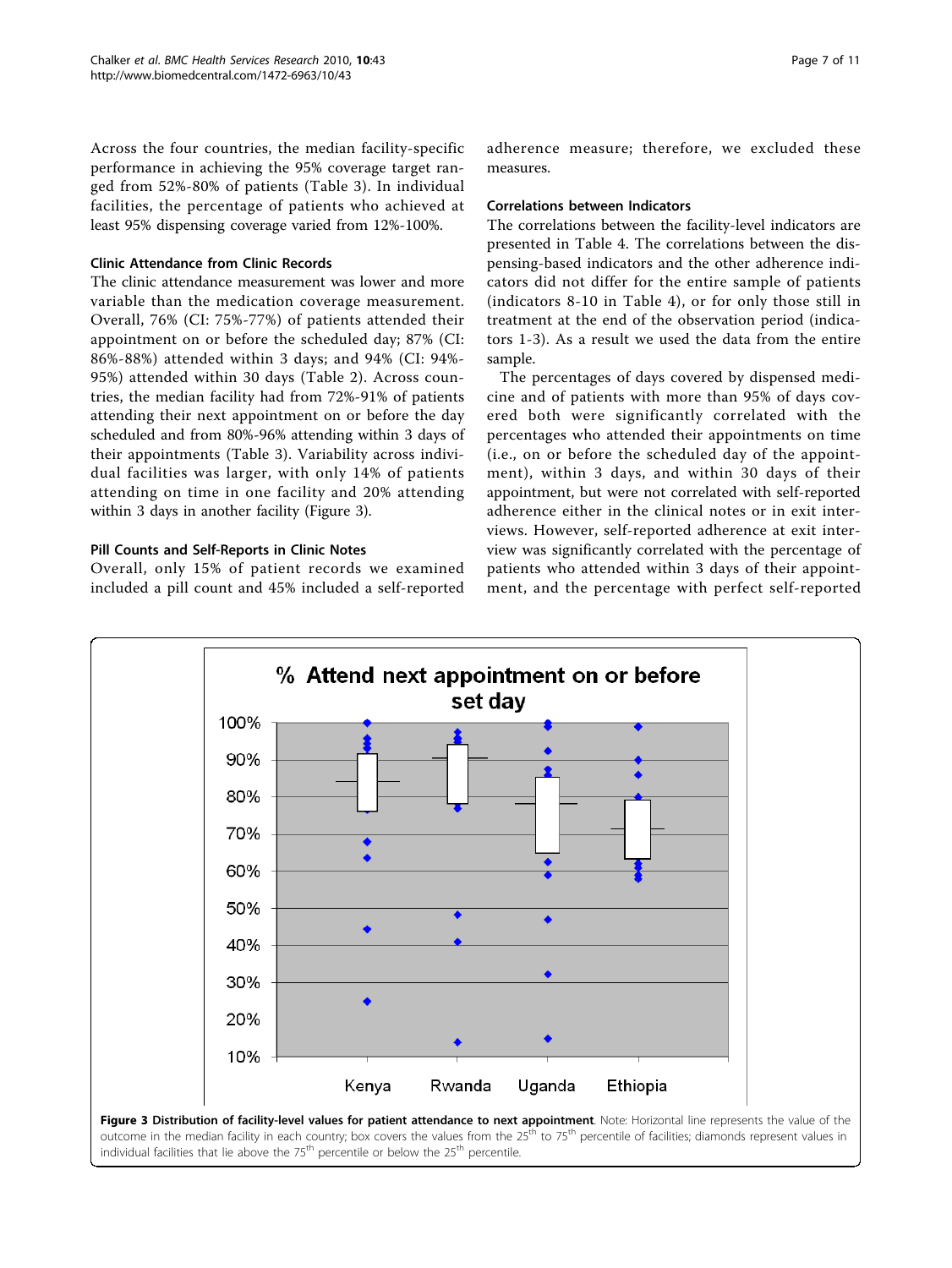<span id="page-7-0"></span>

|  | <b>Table 4 Correlation between facility indicators</b> |  |  |  |
|--|--------------------------------------------------------|--|--|--|
|--|--------------------------------------------------------|--|--|--|

| Indicators:    | $\overline{2}$ | 3            | 4            | 5            | 6              | $\boldsymbol{7}$ | 8            | 9            | $10\,$     | 11             | 12           | 13         |
|----------------|----------------|--------------|--------------|--------------|----------------|------------------|--------------|--------------|------------|----------------|--------------|------------|
| $\mathbf{1}$   | 0.88753        | $-0.4332$    | 0.19847      | 0.60229      | 0.24169        | 0.08673          | 0.78536      | 0.46213      | $-0.27041$ | 0.02056        | 0.07059      | $-0.00039$ |
|                | < .0001        | 0.0001       | 0.0971       | < .0001      | 0.0438         | 0.5946           | < .0001      | < .0001      | 0.0207     | 0.8629         | 0.5825       | 0.9976     |
|                | 39             | 74           | 71           | 55           | 70             | 40               | 72           | 71           | 73         | 73             | 63           | 63         |
| $\overline{2}$ | $\mathbf{1}$   | $-0.84969$   | 0.33361      | 0.59568      | 0.50325        | 0.48017          | 0.77531      | 0.96964      | $-0.73886$ | 0.48363        | 0.29674      | 0.24588    |
|                |                | < .0001      | 0.0379       | < .0001      | 0.0013         | 0.0097           | < .0001      | < .0001      | < .0001    | 0.0018         | 0.0745       | 0.1424     |
|                | 39             | 39           | 39           | 39           | 38             | 28               | 39           | 39           | 39         | 39             | 37           | 37         |
| 3              |                | $\mathbf{1}$ | $-0.4246$    | $-0.75195$   | $-0.49922$     | $-0.05321$       | $-0.4183$    | $-0.7567$    | 0.89989    | $-0.21967$     | $-0.1382$    | $-0.059$   |
|                |                |              | 0.0002       | < .0001      | < .0001        | 0.7443           | 0.0003       | < .0001      | < .0001    | 0.06           | 0.2801       | 0.646      |
|                |                | 75           | 71           | 55           | 70             | 40               | 72           | 71           | 73         | 74             | 63           | 63         |
| 4              |                |              | $\mathbf{1}$ | 0.74158      | 0.61924        | $-0.08272$       | 0.41409      | 0.28721      | $-0.41749$ | 0.19           | 0.14293      | 0.09498    |
|                |                |              |              | < .0001      | < .0001        | 0.6071           | 0.0003       | 0.0159       | 0.0003     | 0.1125         | 0.2718       | 0.4665     |
|                |                |              | 73           | 56           | 72             | 41               | 71           | 70           | 72         | 71             | 61           | 61         |
| 5              |                |              |              | $\mathbf{1}$ | 0.86842        | 0.16057          | 0.6507       | 0.61115      | $-0.71072$ | 0.27723        | 0.37337      | 0.28431    |
|                |                |              |              |              | < .0001        | 0.38             | < .0001      | < .0001      | < .0001    | 0.0404         | 0.009        | 0.0502     |
|                |                |              |              | 56           | 55             | 32               | 56           | 56           | 56         | 55             | 48           | 48         |
| 6              |                |              |              |              | $\overline{1}$ | $-0.02434$       | 0.32879      | 0.48872      | $-0.48896$ | 0.26292        | 0.4468       | 0.30016    |
|                |                |              |              |              |                | 0.88             | 0.0055       | < .0001      | < .0001    | 0.0279         | 0.0003       | 0.0188     |
|                |                |              |              |              | 72             | 41               | 70           | 69           | 71         | 70             | 61           | 61         |
| $\overline{7}$ |                |              |              |              |                | $\mathbf{1}$     | 0.16434      | 0.36403      | $-0.0598$  | 0.08467        | 0.02428      | 0.01863    |
|                |                |              |              |              |                |                  | 0.3174       | 0.0247       | 0.714      | 0.6083         | 0.885        | 0.9116     |
|                |                |              |              |              |                | 42               | 39           | 38           | 40         | 39             | 38           | 38         |
| 8              |                |              |              |              |                |                  | $\mathbf{1}$ | 0.42663      | $-0.56325$ | 0.37349        | $-0.08788$   | $-0.06737$ |
|                |                |              |              |              |                |                  |              | 0.0002       | < .0001    | 0.0012         | 0.497        | 0.6029     |
|                |                |              |              |              |                |                  | 73           | 72           | 73         | 72             | 62           | 62         |
| 9              |                |              |              |              |                |                  |              | $\mathbf{1}$ | $-0.74195$ | 0.4772         | 0.18678      | 0.16058    |
|                |                |              |              |              |                |                  |              |              | < .0001    | < .0001        | 0.146        | 0.2125     |
|                |                |              |              |              |                |                  |              | 72           | 72         | 71             | 62           | 62         |
| $10$           |                |              |              |              |                |                  |              |              | 1          | $-0.40181$     | $-0.08735$   | $-0.06228$ |
|                |                |              |              |              |                |                  |              |              |            | 0.0004         | 0.496        | 0.6277     |
|                |                |              |              |              |                |                  |              |              | 74         | 73             | 63           | 63         |
| 11             |                |              |              |              |                |                  |              |              |            | $\overline{1}$ | 0.26338      | 0.25041    |
|                |                |              |              |              |                |                  |              |              |            |                | 0.0386       | 0.0496     |
|                |                |              |              |              |                |                  |              |              |            | 74             | 62           | 62         |
| 12             |                |              |              |              |                |                  |              |              |            |                | $\mathbf{1}$ | 0.92186    |
|                |                |              |              |              |                |                  |              |              |            |                |              | < .0001    |
|                |                |              |              |              |                |                  |              |              |            |                | 66           | 66         |

Key: In each cell

Pearson Correlation Coefficients: Bold correlations =  $p < 0.05$ 

Prob  $> |r|$  under H0: Rho = 0

Number of Observations

Indicators

1. % days covered by dispensed medicine if still in treatment

2. % patients with 95% days covered by dispensed medicine if still in treatment

3. % patients with gap of 30 days or more in dispensed medicine if still in treatment

4. % patients who attended on or before their appointment

5. % patients who attended within 3 days of their appointment

6. % patients who attended within 30 days of their appointment

7. From records: % Self reported good adherence

8. % days covered by dispensed medicine

9. % patients with 95% days covered by dispensed medicine

10. % patients with gap of 30 days or more in dispensed medicine

11. % patients remaining in treatment

12. From exit interview: % full adherence

13. From exit interview: average % adherence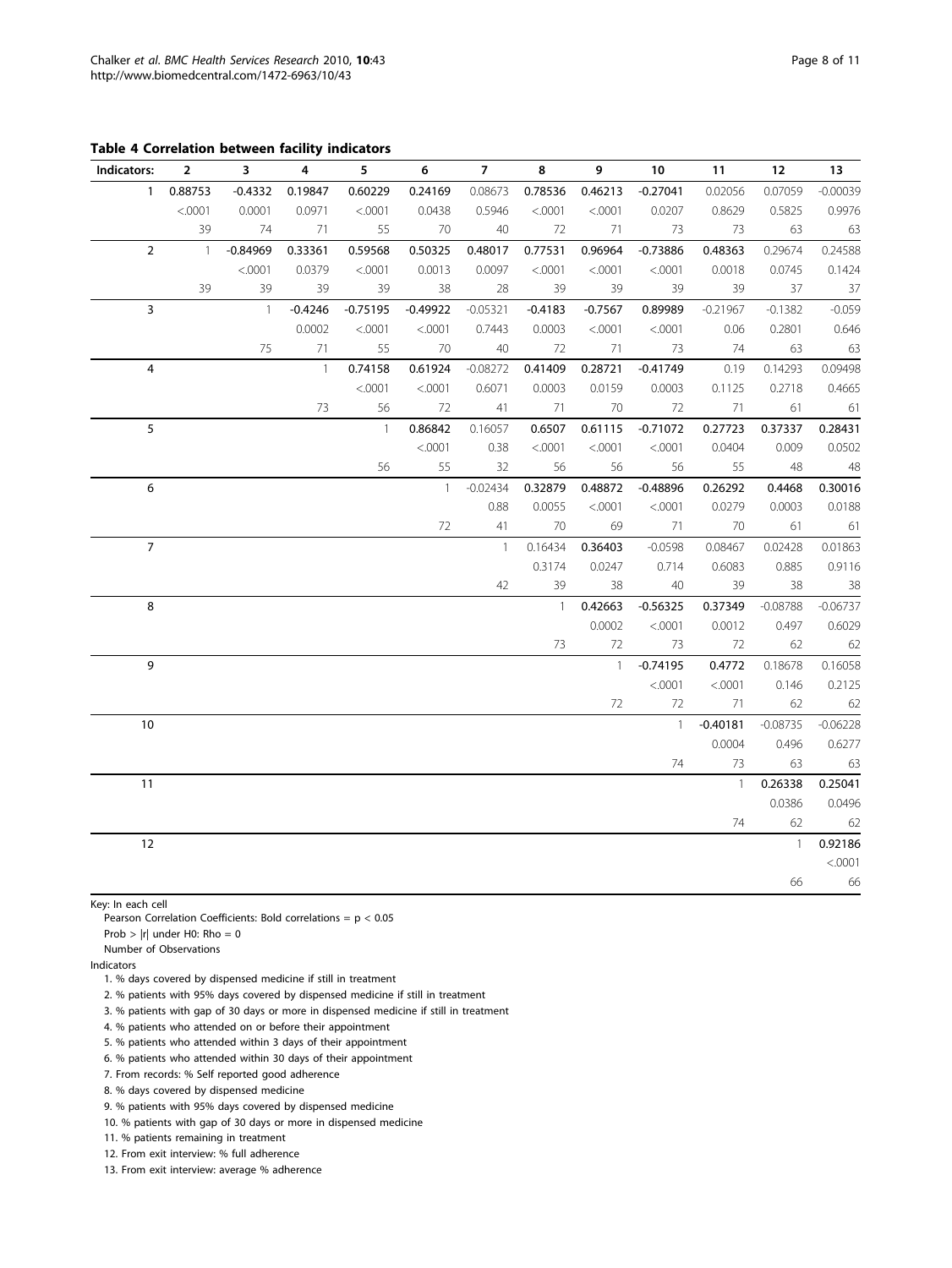adherence had higher correlations with the other indicators than the average self-reported adherence. The indicator for attending appointments within 3 days had higher correlations with all indicators than the indicator for attending on or before the scheduled day of the appointment.

## **Discussion**

We have shown, using routine data sources, that it is possible to use standardized methods to collect data and to measure important aspects of patient treatment adherence and clinic attendance in a wide variety of health facilities in resource-poor settings and that the different facility-level summary indicator results are correlated. Because taking medicine is a private affair, all individual-level adherence measurements are indirect. Aggregated at the facility level, summary results for different indicators can point to interventions in different systems to improve facility performance.

In the four survey countries, facilities generally maintained patients at a high level of treatment adherence; however, for all indicators, we identified some facilities that performed less well, which provided a target for quality improvement efforts. The measurement approaches offer a systematic way to assess and compare adherence measures across facilities and programs and to assess the impact of system-level interventions to improve adherence.

Measuring patient self-report about recent patterns of adherence is a low cost and commonly used method to assess adherence, which has correlated with clinical outcomes both in a meta-analysis [[9](#page-10-0)] and in several resource-poor settings [\[8,10](#page-10-0),[21,21,27](#page-10-0)], although it has been assessed in various ways [[28](#page-10-0)]. For purposes of a cross-sectional survey, exit interviews provide an opportunity to standardize the self-report question (i.e., number of doses missed in the last three days; achievement of 100% adherence). In the current field studies, a small percentage of clinical records included self-reported adherence and pill counts. In addition, the self-reporting measurement in clinic records suffers from inconsistent questioning and irregular recording. Standardizing the questions and the recording methods allow for a useful comparison. Because self-report measures tend to overestimate true adherence compared to more objective measures [[11,12\]](#page-10-0), and the median levels reported in these surveys are over 95%, this may not be a sensitive enough measure to evaluate interventions to improve adherence.

Facilities with electronic pharmacy records often use dispensing data to calculate adherence to therapy [[15](#page-10-0)]. Several studies in industrialized countries have shown associations between pharmacy-based ARV adherence measures and clinical outcomes, including viral load and CD4 counts [[17](#page-10-0),[29\]](#page-10-0). These methods have also been shown to be feasible and valid in an African setting

using electronic data [[13](#page-10-0)]. However, using dispensing records to measure adherence in settings with manual record systems has not been widely tested. We have demonstrated that such data are possible to gather in resource-poor settings in East Africa.

The average percentage of days covered by ARV therapy dispensed over six months provides a useful patient population-based measure of intermediate-term adherence. Similarly, the percentage of patients who experience a 30-day gap in treatment measures the ability of health facilities to retain patients in consistent therapy. These measures can help a program manager identify facilities with low levels of dispensing coverage or patient retention. Different factors can contribute to low dispensing coverage and patient retention, including poor drug supply and inadequate dispensing and patient counselling practices, which can be addressed at the system level.

Patients need to attend appointments consistently to manage many clinical issues that may arise during ARV treatment and to avoid gaps in therapy. Missed appointments correlate with other aspects of non-adherence in our data and elsewhere [\[15](#page-10-0),[21,30](#page-10-0),[31\]](#page-10-0). Because patients often receive a 30-day supply of medicines and a followup appointment after 28 days, they will not miss taking their medicine, even if they do not come on their scheduled appointment date. We therefore propose attendance within three days of a scheduled appointment as a key adherence measure. Not all treatment programs in Africa have easy access to information on who is expected to attend on a given day and who has not appeared for their appointment. A standard approach for identifying patients that miss appointments could help programs develop effective community outreach systems; in addition, information on the percentage of patients missing appointments would allow a program manager to target poorly performing facilities and to identify causes and appropriate interventions.

Deciding to take steps to improve adherence levels depends on available human and financial resources. One method of deciding which facilities need to improve is to set target levels for each of the main indicators. The current results could serve as benchmarks for future surveys in other locations. Another method would be to look at the mean scores achieved by most facilities and target the poorest performing 5%, 10%, or 25% for interventions. For example, across facilities, a median of 97% of patients reported full adherence. However, in the bottom 25% of facilities, the measure was 93% or less. In the bottom 10% of facilities, 84% or less of patients reported full adherence, and in the bottom 5% of facilities, the figure fell to 78% or less (Table [5](#page-9-0)).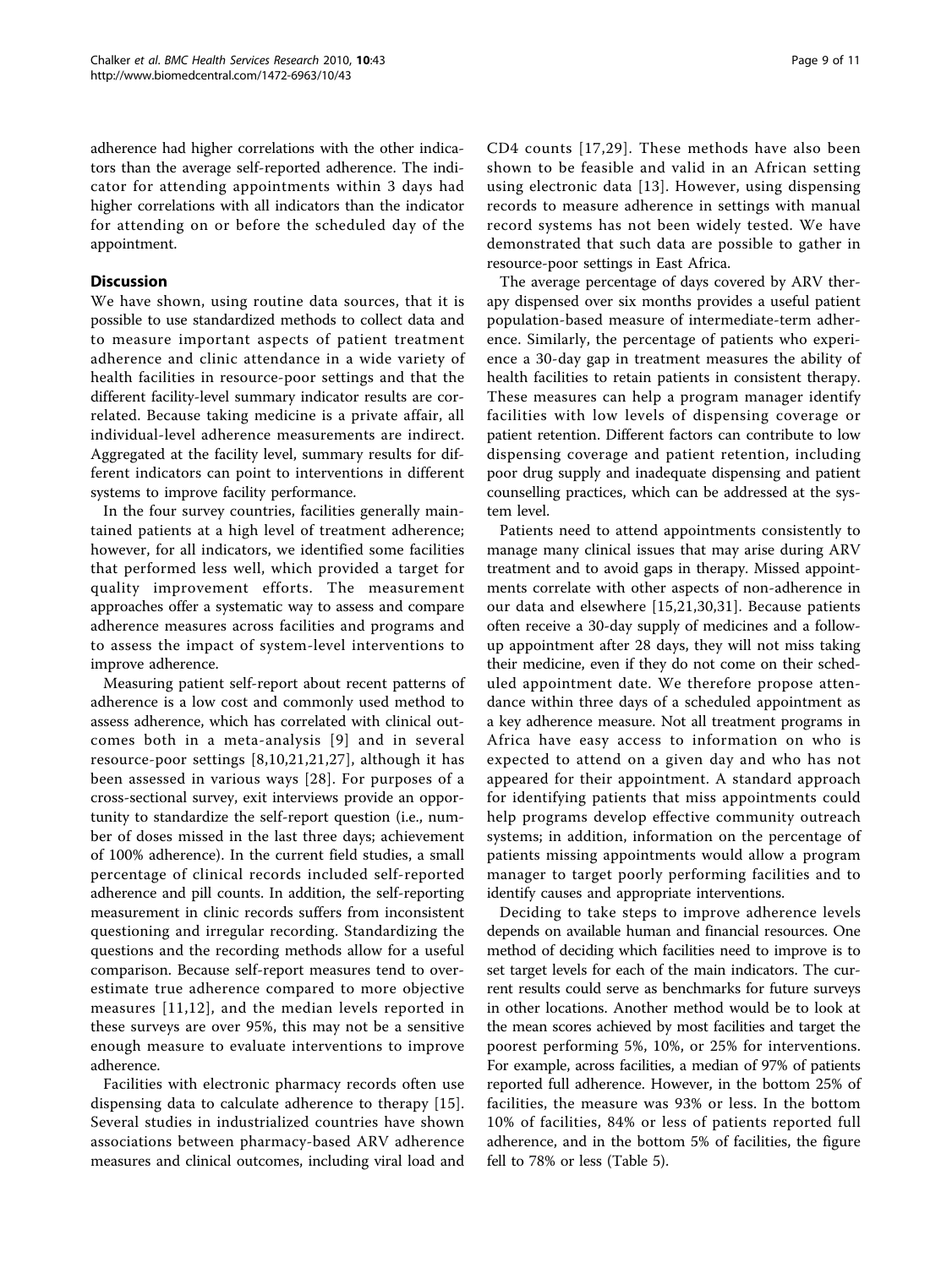|           | Percentile | Percentage of patients<br>with self-reported full<br>adherence | Percentage of days<br>covered by ARVs<br>dispensed | 30-day gap in ARVs<br>dispensed | Percentage of records with Percentage of patients who attended<br>within 3 days of scheduled<br>appointment |
|-----------|------------|----------------------------------------------------------------|----------------------------------------------------|---------------------------------|-------------------------------------------------------------------------------------------------------------|
| Poor      | 5th        | 78%                                                            | 80%                                                | 37%                             | 60%                                                                                                         |
|           | 10th       | 84%                                                            | 82%                                                | 30%                             | 74%                                                                                                         |
|           | 25th       | 93%                                                            | 89%                                                | 19%                             | 80%                                                                                                         |
|           | Median     | 97%                                                            | 93%                                                | 10%                             | 91%                                                                                                         |
|           | 75th       | 100%                                                           | 96%                                                | 4%                              | 96%                                                                                                         |
| Good 90th |            | 100%                                                           | 97%                                                | 1%                              | 100%                                                                                                        |

<span id="page-9-0"></span>Table 5 Distribution of mean values of key adherence and attendance indicators across all countries

Encouragingly, most facilities surveyed are maintaining high rates of patient adherence and attendance. However, all countries have facilities with low measures that need systems strengthening. Using simple, low-cost methods to identify poorly performing facilities would allow ART program managers to examine the causes of poor performance and work with facilities to make improvements. This standardized methodology and associated indicators can also be adapted to become part of an ongoing monitoring system. A manual on how to conduct the adherence assessments and spreadsheets for processing the data are available on request from the first author.

Our study made no assessment of patient retention as this was not part of our objectives. We recognize the importance of the assessment of retention. Retention data are already collected by many agencies. Our work reported here is to explore the feasibility of assessing the performance of health facilities in supporting adherence among their patients. The method of selecting patient records was to identify patients who had attended the facility 7 or 13 months before the month of the survey. To do this, the records had to be accessible in the facility. There was an implicit bias towards patients who keep appointments and those whose records were available at the facility; thus, the indicators may reflect the experience of patients still in treatment who maintain better adherence.

Evaluating and monitoring adherence to ARV treatment are critical to using health care resources effectively and efficiently, reducing rates of drug resistance to first-line therapies, and improving patient outcomes. The four field tests provide strong evidence that adherence evaluation is possible using routine data that can be collected systematically from a wide range of health facilities in resource-poor settings. The challenge now will be to introduce monitoring of these indicators on a routine basis and using them as the basis for facilitylevel quality improvement efforts.

## Conclusions

The four field tests have shown that data to measure indicators of adherence based on days covered by

dispensed medicine, attendance at appointments and self report can be collected systematically from health facilities in a wide variety of resource-poor settings and that the indicators correlate with each other. These methods allow comparison of the performance of programs and facilities between each other, over time, and to evaluate the success of interventions.

Most facilities surveyed are maintaining high rates of patient adherence and attendance. However, all countries have facilities with low measures that need systems strengthening. Using these simple, low-cost methods to identify poorly performing facilities enables ART program managers to examine the causes of poor performance and work with facilities to make improvements.

#### Acknowledgements

This work was made possible through support provided by the Swedish International Development Cooperation Agency, under the terms of contribution 72300310, the World Health Organization under an Agreement for Performance of Work: OD-AP-07-00516 and by the Rational Pharmaceutical Management Plus Program, which is funded by the U.S. Agency for International Development, under the terms of Cooperative Agreement number HRN-A-00-00-00016-00. The opinions expressed herein are those of the author(s) and do not necessarily reflect the views of the Swedish International Development Cooperation Agency, the World Health Organization or the U.S. Agency for International Development. The authors would like to acknowledge the other members of the INRUD Initiative on Adherence to Antiretrovirals, which include staff at the national AIDS control programs and in Ethiopia, the Drug Administration and Control Authority (DACA), local country INRUD groups, and Management Sciences for Health country offices in Ethiopia, Kenya, Rwanda, Tanzania and Uganda, as well as staff in partner organizations: Harvard Medical School and Harvard Pilgrim Health Care Institute, Boston, USA; Division of Global Health IHCAR, the Karolinska Institutet, Stockholm, Sweden; Center for Pharmaceutical Management, Management Sciences for Health, Arlington, USA; and Department of Essential Medicines and Pharmaceutical Policies, World Health Organization, Geneva, Switzerland

We thank all patients and staff in the respective health facilities. We also thank the colleagues who met in Entebbe in April 2006 to discuss the survey findings and plan a way forward and form the INRUD Initiative on Adherence to Antiretrovirals (INRUD-IAA).

#### Author details

<sup>1</sup> Center for Pharmaceutical Management, Management Sciences for Health Arlington Virginia, USA. <sup>2</sup>Management Sciences for Health, Addis Ababa, Ethiopia. <sup>3</sup>Management Sciences for Health/INRUD, Nairobi, Kenya.<br><sup>4</sup>Department of Enidemialogy and Riostatistics, School of Bublic H <sup>4</sup>Department of Epidemiology and Biostatistics, School of Public Health, National University of Rwanda. <sup>5</sup>Department Pharmacology and Therapeutics, Makerere University Medical School, Kampala, Uganda. 6 Harvard Medical School and Harvard Pilgrim Health Care, Boston, MA, USA.